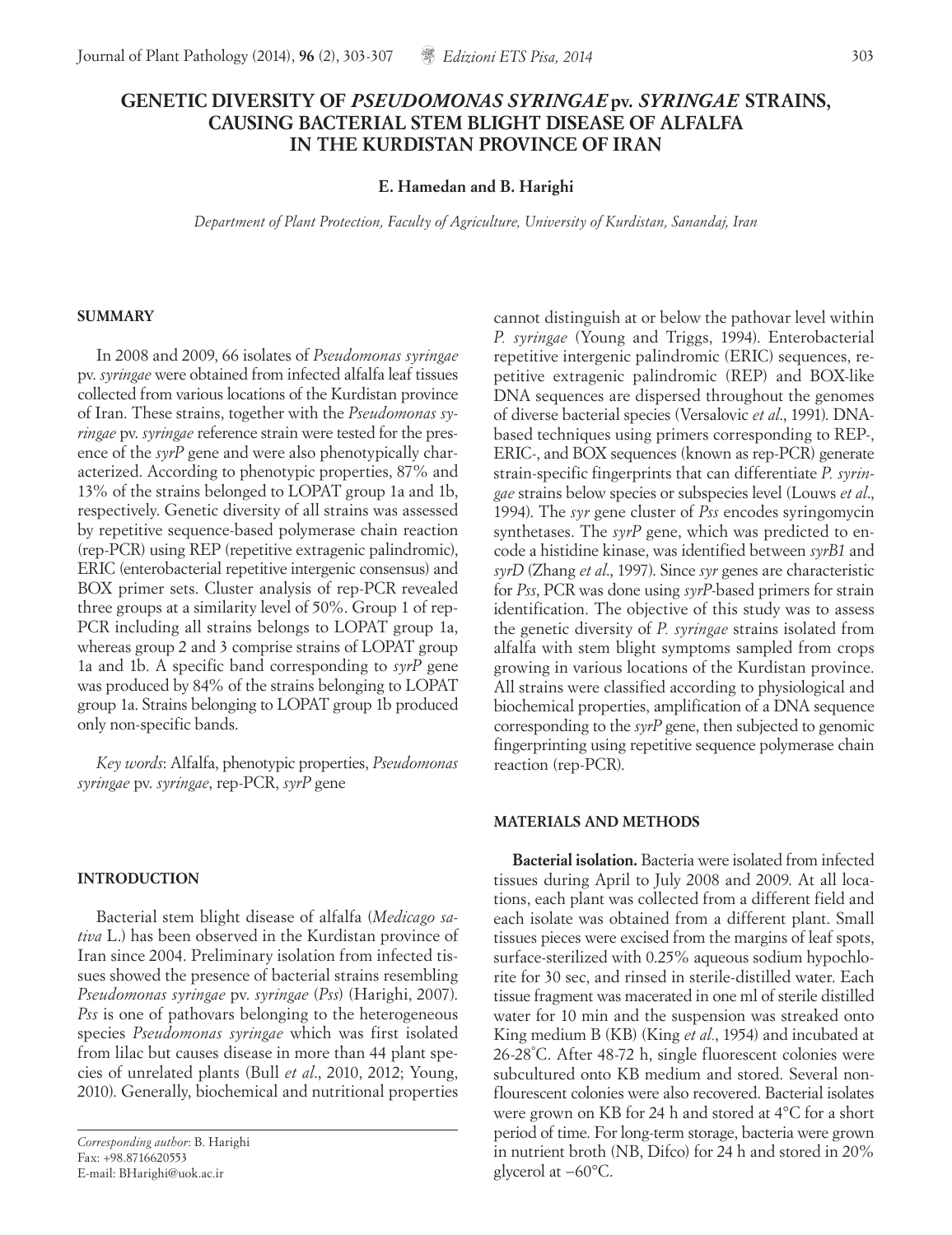| Isolate number<br>and place of isolation <sup>a</sup>                                                                                                                    | Detection<br>of $syrP^b$ | Fluorescence<br>on KB | Ice nucleation<br>activity | LOPAT results <sup>c</sup> |          |   |   |   | GATTa results <sup>d</sup> |        |   |    |
|--------------------------------------------------------------------------------------------------------------------------------------------------------------------------|--------------------------|-----------------------|----------------------------|----------------------------|----------|---|---|---|----------------------------|--------|---|----|
|                                                                                                                                                                          |                          |                       |                            | L                          | $\Omega$ | P | А | T | G                          | А      | T | Ta |
| Del, De2, De3, De4, De5, De6,<br>De7, De8, De9, De10, De15, De21,<br>De26, De27, De28, De29, De31,<br>De33, De34, De36, De40, Ka111,<br>Sr86, Sa89, Pss reference strain | $+$                      | $^{+}$                | $+$                        |                            |          |   |   |   |                            |        |   |    |
| De17, De19, De20, Sr76, Sa94                                                                                                                                             |                          |                       |                            | $^{+}$                     |          |   |   |   |                            |        |   |    |
| De22, De23, De24, De25,<br>De35, Sa93, Ka99, Ka103, Ka105,<br>Ka106, Ka107, Ka109, Ka112,<br>Ka113, Ka117, Ka118                                                         | $+$                      | $+$                   |                            | $^{+}$                     |          |   |   |   |                            | $+$    |   |    |
| De37, De38, De39, Ka110                                                                                                                                                  | $^{+}$                   | $+$                   | $^{+}$                     | $^{+}$                     |          |   |   |   |                            |        |   |    |
| Ma 43, Ma44, Ma45                                                                                                                                                        |                          | $+$                   |                            |                            |          |   |   |   |                            | $+$    |   |    |
| Ma42, Ma46, Ma50, Ma55, Ma57                                                                                                                                             |                          | $+$                   | $^{+}$                     |                            |          |   |   |   |                            | $^{+}$ |   |    |
| Sr77, Sr78, Sr84, Sr85                                                                                                                                                   |                          |                       | $^{+}$                     | $^{+}$                     |          |   |   |   |                            | $^{+}$ |   |    |
| Sa95, Or119, Or120, Or121                                                                                                                                                | $^{+}$                   | $+$                   |                            | $^{+}$                     |          |   |   |   |                            |        |   |    |
| Ka102                                                                                                                                                                    | $^{+}$                   |                       |                            |                            |          |   |   |   |                            |        |   |    |

**Table 1.** Bacterial strains isolated from alfalfa leaves with disease symptoms

aDe= Dehgolan; Ma= Marivan; Sr= Sarvabad; Sa=Sanandaj; Ka= Kamyaran; Or= Oraman. bStrains for which the *syrP* gene amplification product (576 bp) was detected. 'Results of LOPAT tests (L, levan production; O, oxidase reaction; P, potato soft rot; A, arginine dihydrolase; T, tobacco hypersensitivity). <sup>d</sup>Results of GATTa tests (G, gelatin liquefaction; A, aesculin hydrolysis; T, tyrosinase activity; Ta, tartrate utilisation).

**Characterization and identification of bacterial isolates.** Biochemical and physiological tests were performed according to previously described methods (Schaad *et al*., 2001). All isolates were tested for levan production, oxidase reaction, the ability to rot potato slices, arginine dihydrolase and tobacco hypersensitivity (LOPAT tests) (Lelliott *et al*., 1966). All isolates were further characterized for gelatine and aesculin hydrolysis, tyrosinase activity, L-tartrate utilization (GATTa tests) and ice nucleation activity as described by Schaad *et al*. (2001). Acid production from carbon sources or utilization of amino acids was tested according to Dye (1968). *P. syringae* pv. *syringae* ICMP 3475^T, obtained from the International Collection of Microorganism from Plants (ICMP, Auckland, New Zealand) was used as reference strain.

**Pathogenicity tests.** According to phenotypic groups identified, five bacterial strains (De31, De35, Ma44, Ma55 and Sr78) and *Pss* reference strain were selected for pathogenicity tests. Strains were grown in nutrient broth at 27°C for 48 h. Cultures were centrifuged (5 min, 7000 rpm), the pellet was suspended in sterile-distilled water to a concentration of approximately 1×107 CFU ml−1. Four-week-old alfalfa plants (cv. Hamedani) were spray-inoculated with a hand-held mister. Sterile water was used as control. After inoculation, plants were kept humid for 48 h by holding them in a mist chamber and subsequently, maintained in a greenhouse at 24-26°C, 16 h light and 95% RH. Symptoms were assessed up to 6 weeks after inoculation. Bacteria were re-isolated from the inoculated tissues and characterized as previously described.

**Genomic DNA preparation.** For genomic DNA preparation, a single colony of each strains was grown in LB medium at 28°C for 24 h. A 5 ml suspension was exposed

to SDS/lysozyme and DNA extracted treating twice with phenol:chloroform:isoamyl alchohol (25:24:1) and once with chloroform: isoamyl alchohol (24:1). Finally DNA was precipitated with 0.1 vol. of 3M sodium acetate (pH 4.8) and two vol. of absolute ethanol overnight at −20°C. DNA was centrifuged at 14,000 rpm for 5 min, washed with 70% ethanol and resuspended in 50 µl TE buffer [with RNAse (10 mg m<sup>-1</sup> stock)] to a final DNA concentration of 20 µg m $l^{-1}$ .

**Repetitive PCR genomic fingerprinting (rep-PCR).**  Genomic fingerprints were determined for each strain as described (Louws *et al*., 1994), using primers corresponding to REP, ERIC and BOX sequences. Amplification was carried out in a 25 µl reaction volume containing 12.5 µl of master mix (Fermentas, Lithuania), 1 µl of each primer (10 pmol/ $\mu$ l), 1  $\mu$ l (approximately 40 ng) of genomic DNA and 10.5 µl of sterile distilled water. PCR was performed in a Bio Rad MJ mini thermocycler (BioRad, USA) with the following program: one cycle at 95°C for 2 min, 35 cycles at 92°C for 30 sec, annealing at 40°C (REP), 50°C (ERIC) and 53°C (BOX) for 1 min, extension at 65°C for 8 min, followed by a final extension at 65°C for 8 min. PCR products were separated by gel electrophoresis on 1.5% agarose in 1X TAE buffer, stained with ethidium bromide and visualized on a gel imaging system (UVIdoc, UK). PCR reactions were repeated at least three times.

**DATA analysis.** Differences in amplified fragments of each strain were assessed visually. Cluster analysis was performed on a similarity matrix produced, using the Dice's coefficient (Dice, 1945) and subjected to the unweighted pair group method with arithmetic average clustering algorithm (UPGMA), using NTSYSpc software, version 2.02e (Exeter Software, USA).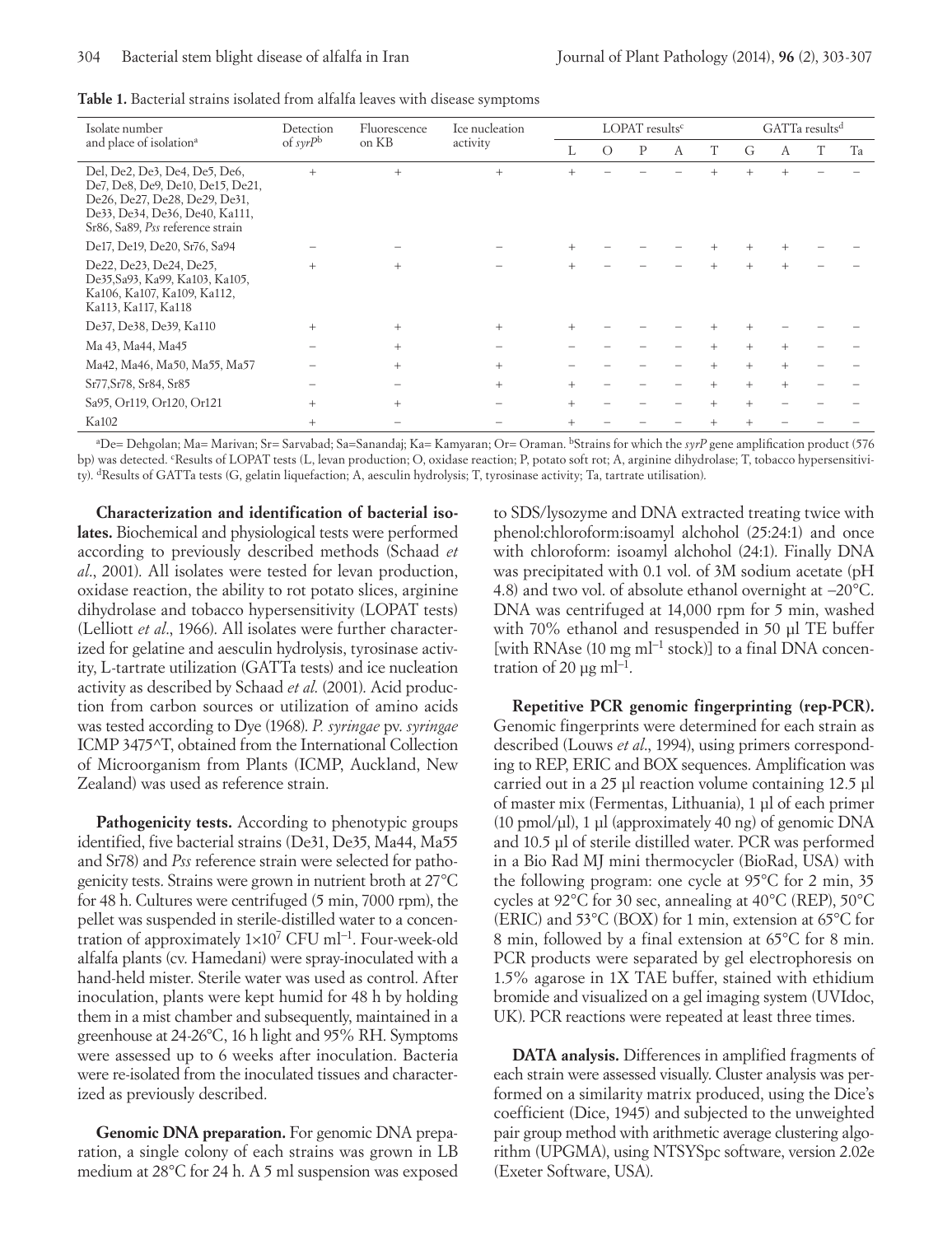**Detection of** *syrP* **gene.** The complete sequence of the *syrP* gene of *Pss* B301D strain is known (Zhang *et al*., 1997). Primers PF (5'-GCGCGGTCTTGTTTCGGG-GA-3') and PR (5'- TCTCGCAGCTCCTCGCCCAT-3') were designed for PCR amplification using GeneFisher software (Giegerich *et al*., 1996). These primers were located 552 and 1128 bp, respectively, into the *syrP* gene ORF and yielded a 576 bp product. PCR amplification was performed in a total volume of 25 µl under the following conditions: 1 cycle at 93°C for 3 min, 35 cycles at 93°C for 1 min, annealing at  $60^{\circ}$ C for 1 min, extension at  $72^{\circ}$ C for 1 min; and a final extension at 72°C for 6 min.

### **RESULTS**

**Bacterial isolation, identification and characterization.** Bacterial streaming from infected tissues was consistently observed. A total of 66 isolates were obtained from infected tissues. All isolates were Gram-negative, rod-shaped and aerobic. Most strains (58 out of 66, i.e. 87%) performed as expected for *P. syringae* LOPAT group 1a (+ --- +), and eight strains (13%) displayed traits typical of *P. syringae* group 1b (− --- +). Ten of 58 strains belonging to group 1a were non-flourescent on King B medium, whereas all strains of group 1b were flourescent on the same medium. All strains belonging to LOPAT groups 1a and 1b were positive for tobacco hypersensitivity reaction.

Pathogenicity test. The pathogenicity of five selected strains belonging to LOPAT group 1a and 1b was tested. These strains exhibited diverse pathogenicity on susceptible alfalfa plants. Three to four weeks post inoculation, symptoms similar to bacterial blight were observed on the inoculated tissues. Bacterial strains belonging to LOPAT group 1a and positive for detection of the *syrP* gene, produced water-soaked spots on the leaves, which turned necrotic with a chlorotic halo. Bacterial strains identified as group 1b and 1a in which the *syrP* gene was not detected, produced chlorotic lesions on the leaves. *P. syringae* pv. *syringae* reference strain produced symptoms similar to the LOPAT group 1b strains. No symptoms developed on control plants. Isolations were made from the lesions and the bacterial colonies were successfully identified.

**rep-PCR analysis.** All primer sets yielded reproducible genomic PCR profiles with bands ranging in size from *ca.* 0.25 to 3 kb. Representative genomic patterns are shown in Figs. 1A and B. For UPGMA analysis, 19, 19 and 18 bands were scored for the BOX, ERIC and REP primer sets, respectively. UPGMA cluster analysis of the combined data obtained in the rep-PCR experiments using Dice's coefficient revealed that the strains separated into three clusters related at a similarity level of approximately 50% (Fig. 2). Cluster I included all strains belonging to LOPAT group 1a as well as *Pss* reference strain. Clusters II and III corresponded to strains belonging to LOPAT group 1b and 1a. These groupings did not relate with the geographic origin of the strains.

**Detection of** *syrP* **gene.** PCR amplification of the *syrP* gene was attempted from all the tested strains. Most of the strains of LOPAT group 1a (84%) produced the expected fragment of 576 bp in size which indicated the presence of *syrP* gene. Strains belonging to LOPAT group 1b, cluster II and III produced one or four unexpected fragments, respectively (Fig. 3).

 $\underline{A}$ B B  $10<sup>°</sup>$  $11^\circ$ 12 13 14 15 16

**Fig. 1.** A. PCR fingerprint patterns of genomic DNA from selected bacterial strains using ERIC-(a) and REP-(b) primers. Lane 1, De5; lane 2, De20; lane 3, Ma42; lane 4, Ma44; lane 5, De34: lane 6, De7; lane 7, De8: lane 8, De25; lane 9, Sa93; lane 10, Ka117; lane 11, Ka107; lane 12, Ka103; lane 13, Sa95; lane 14, De19; lane 15, *P. s.* pv. *syringae* reference strains; lane 16: 1 Kb DNA ladder. B. PCR fingerprint patterns of genomic DNA from selected strains of infected tissue using REP primers. Lane 1: Ma50; lane 2, De39; lane 3, Ka112: lane 4, De36: lane 5, Sa95; lane 6, De29: lane 7, Sa93; lane 8, De19; lane 9, Ka107; lane 10, Ka103; lane 11, Sr84; lane 12, De4; lane 13, De31; lane 14, Sr78; lane 15, *P. s.* pv. *syringae* reference strain; lane 16, 1 Kb DNA ladder.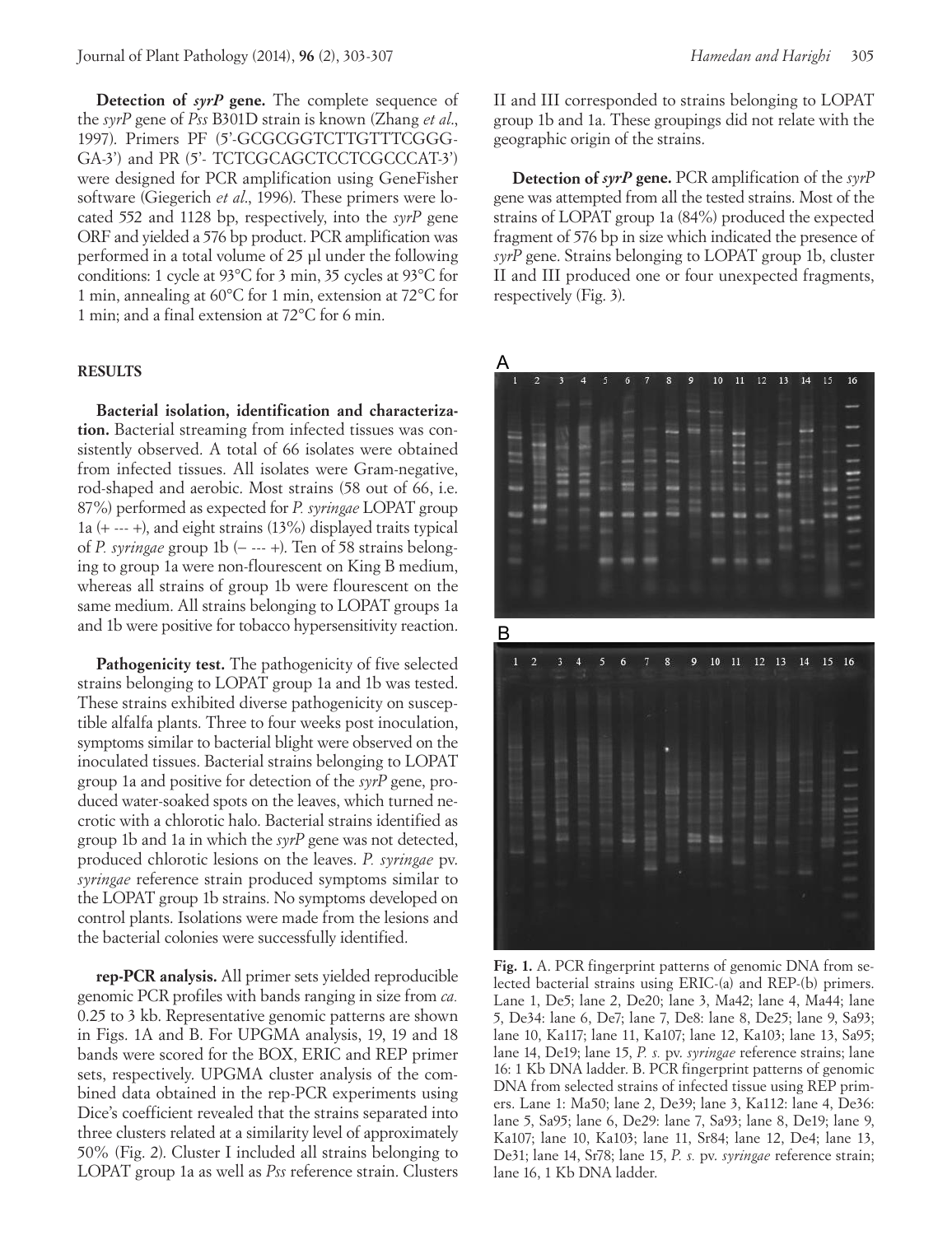

**Fig. 2.** Dendrogram of genetic relatedness of the rep-PCR fingerprint patterns generated by 40 bacterial strains isolated from alfalfa plants. Cluster analysis was performed using Dice's coefficients.



Fig. 3. PCR amplification product using primers corresponding to *syrP* gene. Lane 1, cluster II; lane 2, cluster I; lane 3, cluster III; lane 4, l Kb DNA ladder.

#### **DISCUSSION**

Bacterial stem blight of alfalfa has been observed in Kurdistan province since 2004. A preliminary study showed that this disease is caused by *Pseudomonas syringae* pv. *syringae* (Harighi, 2007). In this study we have ascertain that two groups of *P. syringae* classified as group 1a and 1b according to physiological and biochemical properties cause alfalfa stem blight. The biochemical and physiological properties of bacterial strains from alfalfa showed that all belong to *P. syringae*, the majority of which being identified as *Pss*. There were some differences in the biochemical properties of the presently investigated alfalfa isolates and those previously reported for *Pss* (Brenner *et al*., 2005). In this study, the cophenetic correlation coefficient for REP, ERIC and BOX was 0.89, 0.83 and 0.92, respectively. When these data were combined as recommended (Rademaker *et al*., 2000), the combined genetic similarity dendrogram of REP, ERIC and BOX primers had higher cophenetic correlation coefficient than the independent dendrograms  $(r=0.93)$ , showing that clustering is more accurate and that there is genetic diversity among strains isolated from various locations. Our results show that rep-PCR can differentiate between *P. syringae* group 1a and 1b strains, thus it could be used as a reliable method for identifying and differentiating strains from closely related bacterial species. A previous study had demonstrated that rep-PCR can differentiate *P. syringae* strains at the sub-species level (Louws *et al.*, 1994; Weingart and Völksch, 1997). Toxin-specific primers were shown to be useful for the identification and differentiation of certain pathovars (Sorensen *et al*., 1998). Although syringomycin